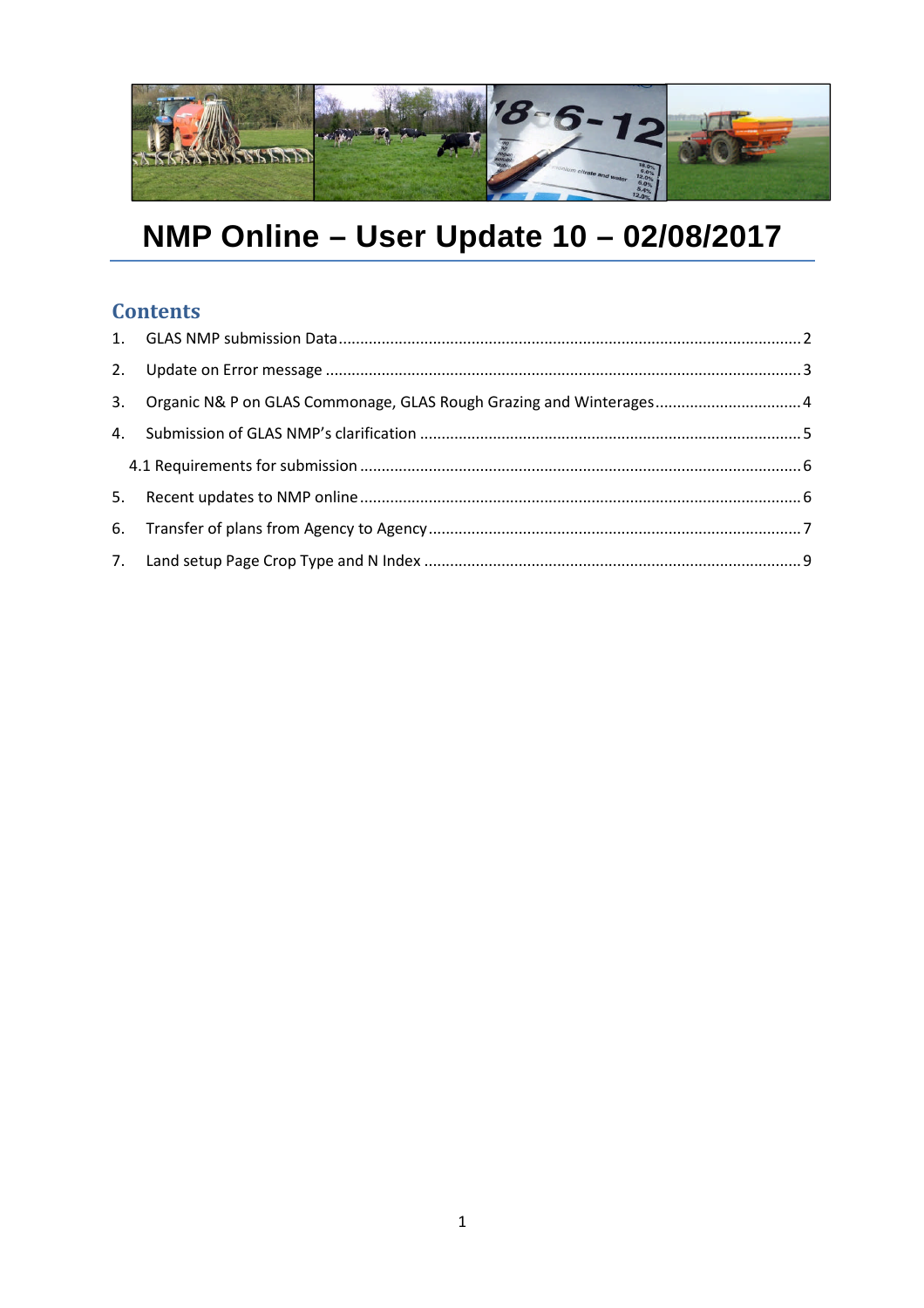## **1. GLAS NMP submission Data**

|            | <b>NMP Submission Data from DAFM</b> |              |                |       |                 |                   |                   |                   |
|------------|--------------------------------------|--------------|----------------|-------|-----------------|-------------------|-------------------|-------------------|
| Total      |                                      | <b>Total</b> |                |       | No.             |                   |                   |                   |
| Date       | <b>Submitted</b>                     | Herd         | <b>Teagasc</b> | Other | <b>Agencies</b> | GLAS <sub>1</sub> | GLAS <sub>2</sub> | GLAS <sub>3</sub> |
| 31/07/2017 | 22469                                | 21569        | 7866           | 14603 | 189             | 16144             | 5270              | 65                |
| 01/08/2017 | 22698                                | 21812        | 7940           | 14758 | 190             | 16258             | 5367              | 67                |
| 02/08/2017 | 2300                                 | 22050        | 8072           | 14928 | 192             | 16388             | 5468              | 71                |

- Approximately 60% of tranche 1 and 2 NMP's have been submitted to date.
- No 2017 advance GLAS payments will be held up if GLAS NMP isn't submitted.
- GLAS NMP's for GLAS 1 and 2 applications not submitted before the end of 2017 will result in termination of the GLAS contract
- Payment runs from DAFM are taking place weekly (Thursday/Friday).
- Once a GLAS NMP is submitted through the NMP online system and the submission is successful it takes a few days for DAFM to cross check the file is ok for payment. Some farmers have contacted DAFM in relation to payments and have been told that an NMP has not been submitted, when in fact it has been submitted. This is due to the time lag in receiving the plan and DAFM clearing the payment.
- Example of a GLAS NMP submitted on a Monday afternoon, it is transferred from DAFM system to DAFM GLAS section Johnstown Castle on Tuesday morning. DAFM GLAS section goes through these daily submissions to check clearance for payment. This may take a few days if there are outstanding GLAS issues such as /BPS maps/Rare Breeds. If this isn't cleared for payment until Friday then it will have missed the GLAS payment run for that week and will have to wait until the following Thursday/Friday payment run. Then depending on the bank transfer between DAFM and the client's bank the money could take a few more days to reach the clients bank account. So it could take 2 - 15 working days from submission to payment. When clients/consultants contact DAFM JC to see if a GLAS NMP has been submitted the GLAS section only have access to the clients with GLAS NMP's submitted and cleared for payment.
- Where there have been herd number changes due to entering a partnership, company or sole trader to joint herd number the clearance for payment is slower until DAFM make the linkage between the changes.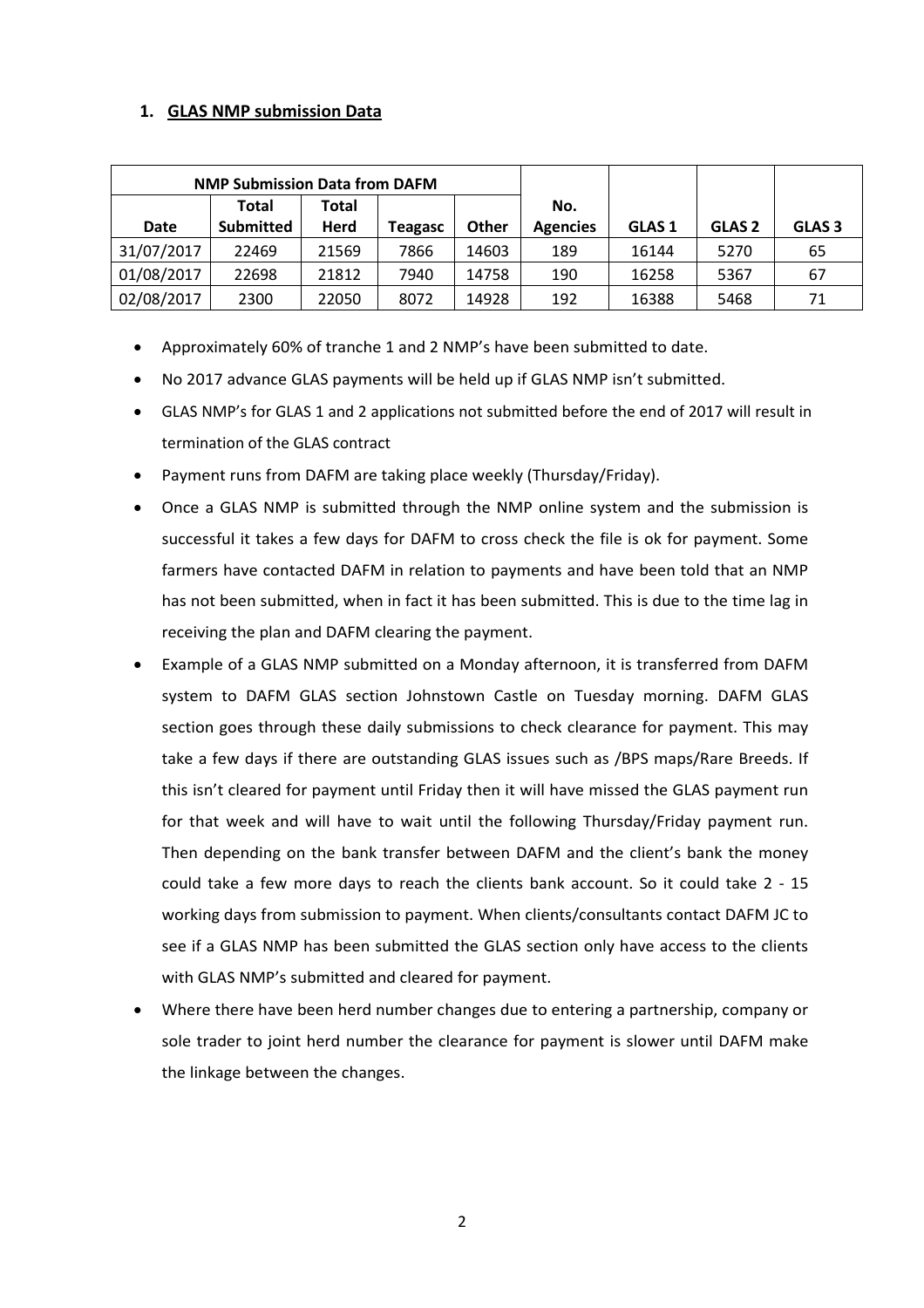#### **2. Update on Error message**

The error message "end dated" sounds as if the herd number has expired or changed – contact DVO first, then the CCS section in DAFM on 049 436 8279 and then the online services section to see if all the links are correct with you the agent and the Teagasc Agency.

- When a herd owner dies you have to contact the DVO and put the herd owner into the "The Reps of……."
- The DAFM AgFood online services will then change the BPS into the "The Reps of......."
- However the CCS section will still show the herd number as deceased and DAFM can't pay GLAS until the CCS section shows on their system as a new herd owner or "The Reps of……."
- CCS section will change it over from deceased of to "The Reps of……."following submission of the Grant of Probate which is submitted to the DAFM inheritance unit in Portlaoise and this section then notifies the DVO of the relevant changes.
- Then the GLAS NMP plan can be submitted.

| nmp.teagasc.ie says:                                                                                                                                                              |    |  |  |  |  |  |
|-----------------------------------------------------------------------------------------------------------------------------------------------------------------------------------|----|--|--|--|--|--|
| Something went wrong with DAFM Upload. Error Type:                                                                                                                                |    |  |  |  |  |  |
| The applicant (farmer) business id entered is invalid as:                                                                                                                         |    |  |  |  |  |  |
| a) It has been entered incorrectly or<br>b) The applicant business id is end dated on Department of Agriculture,<br>Food and the Marine Customer Client Service(DAFM CCS) system. |    |  |  |  |  |  |
| If applicant business id is end - dated you should update the records with<br>DAFM CCS and enter a correct business id.                                                           |    |  |  |  |  |  |
|                                                                                                                                                                                   | ОК |  |  |  |  |  |

When a herd number has been entered incorrectly, this can be amended when in the plan itself; click on the setting button (shown below) and update the herd number and click 'close'. The herd number will then appear correct in the plan allowing submission.

| Plan - Soil Samples | なり、     | Plan Menu                                                       |
|---------------------|---------|-----------------------------------------------------------------|
|                     | Next >  | Soil Samples<br><b>Land Setup</b>                               |
|                     | Search: | Livestock<br><b>Animal Numbers</b><br>Organic Fertiliser import |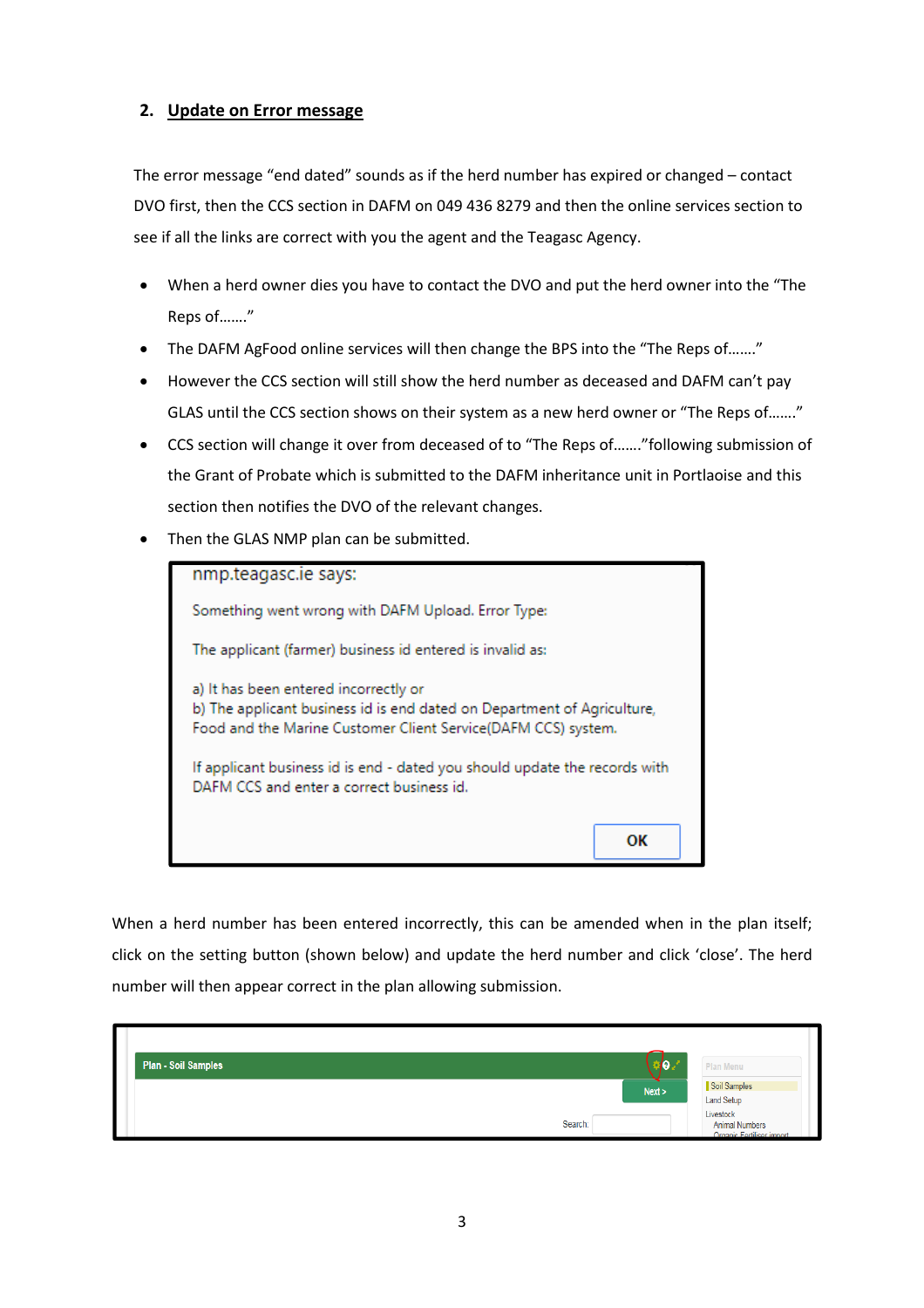|               |                             |                  | <b>Plan Settings</b>                            |                          |              |              |                    |
|---------------|-----------------------------|------------------|-------------------------------------------------|--------------------------|--------------|--------------|--------------------|
| <b>imples</b> |                             |                  |                                                 |                          |              |              | $\dot{\mathbf{Q}}$ |
|               |                             |                  | <b>General Settings</b>                         | <b>Optional Settings</b> | <b>Units</b> |              | Next >             |
|               |                             |                  | <b>Herd Number</b>                              | A1234567                 |              |              |                    |
|               |                             |                  | <b>County</b>                                   | Carlow                   |              | $\checkmark$ |                    |
|               |                             |                  | <b>Plan Safety</b>                              | <b>No</b>                |              | $\checkmark$ |                    |
|               | Sample $\triangleq$<br>Code | Sample .<br>Date | <b>Limit N&amp;P allowed</b><br>to 170 Kg Level | <b>No</b>                |              | $\checkmark$ | Zn<br>Bo           |

| nmp.teagasc.ie says:                               |    |
|----------------------------------------------------|----|
| Something went wrong with DAFM Upload. Error Type: |    |
| DAFM system error - report to DAFM                 |    |
|                                                    | ОΚ |

 The above error message may appear when the agent number (AGT) or agency number (AGY) are not entered on the NMP online system. If you receive this error message contact the NMP helpdesk by email at nmp.helpdesk@teagasc.ie or by phone 076 1111 339.

#### **3. Organic N& P on GLAS Commonage, GLAS Rough Grazing and Winterages**

Recent clarification from DAFM has allowed additional chemical N on soil sampled areas on some holdings where there are areas GLAS commonage, GLAS rough grazing and GLAS winterage (nonsoil sampled areas). GLAS Commonage and Rough Grazing (outside of GLAS) get a full allocation of N and P in the calculation of the Maximum N and P on the farm. However under the terms of GLAS there is no allowance of N& P for commonage or rough grazing for GLAS participants DAFM GLAS Bulletin 02/2016. This raised a problem in a number of cases where the majority of the farm fell into this category. The winter organic manure calculated for all stock had to be assigned to land with an N & P allowance. DAFM have clarified that to overcome this problem an allocation of N & P may be assigned to these crops to cover the winter organic manure contribution.

This change has been reflected in NMP online by allowing a small stocking rate related allowance of N & P to GLAS Commonage and GLAS Rough Grazing. For example on a farm with 50 ha of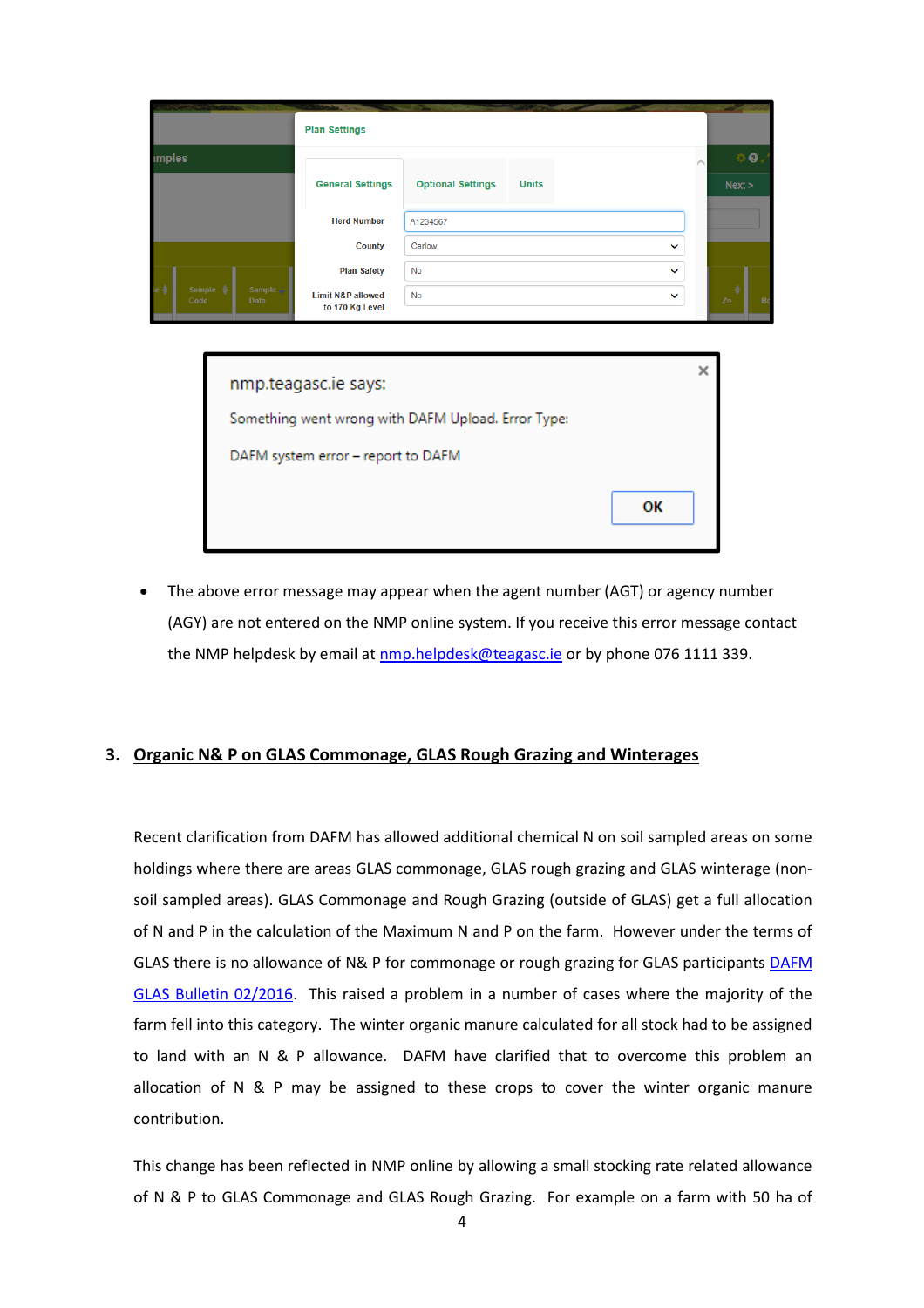commonage and 10 ha of grassland with a stocking density of 40Kg N / ha the calculation of Maximum N and P is as follows.

|                                            | Previous kg's N | Revised kg's N | Difference kg's N |
|--------------------------------------------|-----------------|----------------|-------------------|
| Max Total N                                | 2260            | 2505           | $+245$            |
| Available N Produced on the Farm           | 330             | 330            |                   |
| Max Chemical N                             | 1930            | 2175           | $+245$            |
| Max Total P $(2/3$ index 3, $1/3$ Index 2) | 143.2           | 238            | $+95$             |
| Total P in Manures Produced on the Farm    | 122             | 122            |                   |
| Max Chemical N                             | 21.2            | 116            | $+95$             |

**An allocation of N and P has been included for GLAS Commonage and GLAS Rough Grazing to the level equivalent to the stocking rate on that farm for a 16 week winter.**

# **4. Submission of GLAS NMP's clarification**

- It takes approximately 30 seconds for the GLAS NMP plan to submit. A turning circle will be visible at first but this may disappear. Wait until a message appears indicating that the plan has been submitted or that submission has failed. Where the plan fails to submit you will be provided with a description of the reason for failure to submit (Appendix1). Rectify the problem and try again. See detailed discussion of potential problems below.
- If submission is successful NMP creates a new version of the GLAS NMP so that the original version as submitted will be retained.
- When you go back to the home screen and select the client you will now see the new version and under versions you will see an indicator that a plan has been submitted represented by a tick in the transferred to DAFM column.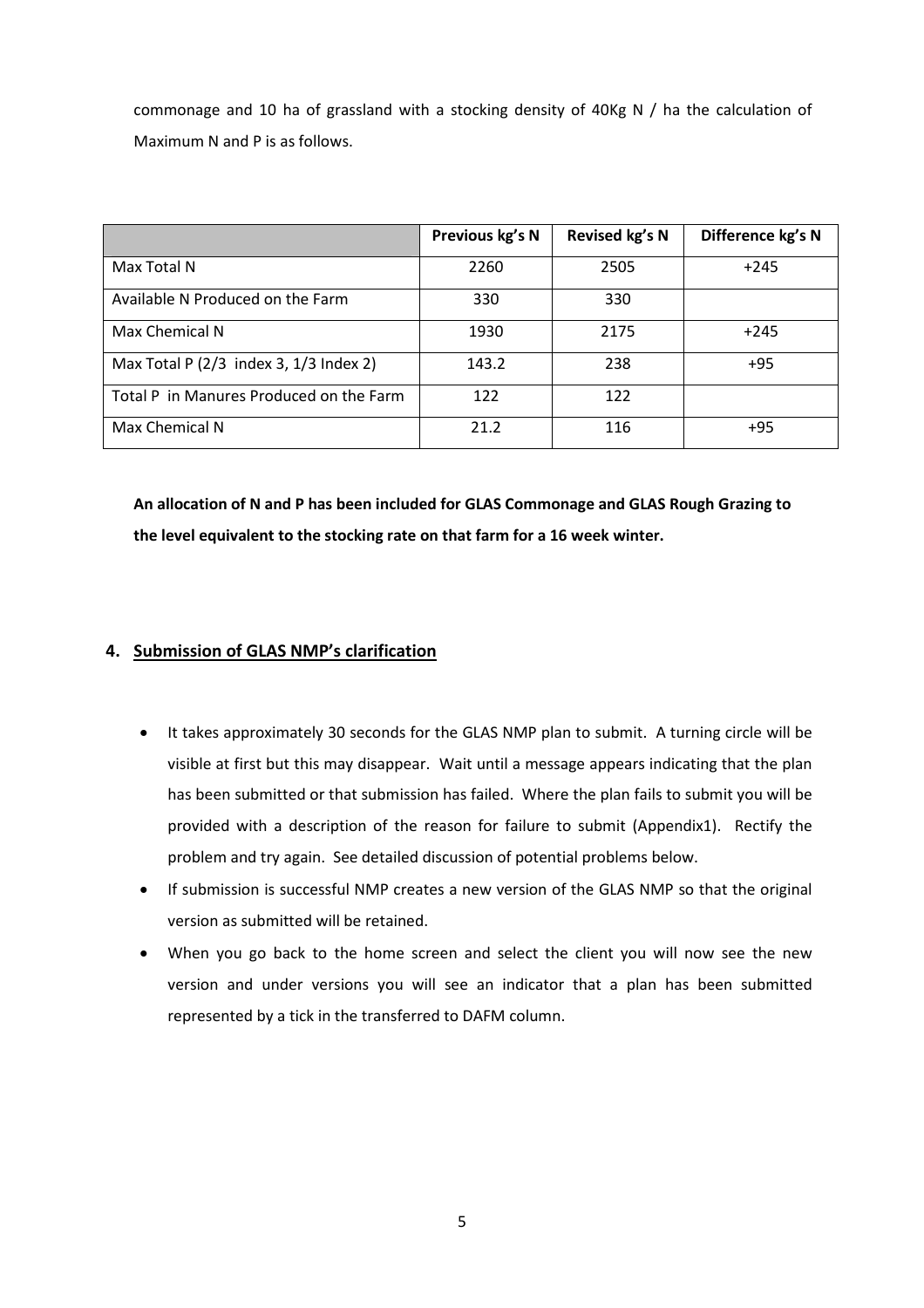| AGESCULTURE AND FOOD DEVELOPMENT AUTHORITY                                | Home                    | <b>Plan versions</b> |               |                |                    |                         |                    |              |
|---------------------------------------------------------------------------|-------------------------|----------------------|---------------|----------------|--------------------|-------------------------|--------------------|--------------|
| I<br>Freda Kenny - 44                                                     |                         |                      |               |                |                    | Search:                 |                    | $\land$      |
| <b>STATISTICS</b><br>I<br><b>Client Details</b><br><b>Plans</b><br>Alerts |                         | Year 4               | Plan A<br>Id. | Client<br>Name | Agent<br>۵<br>Name | AgencyCode $\triangleq$ | Transf.<br>to DAFM |              |
|                                                                           |                         | 2017                 | 27185         | Freda<br>Kenny | Kevin<br>Madden    | Teagasc                 | v                  |              |
| Select year                                                               | $\overline{\mathbf{y}}$ | 2017                 | 40915         | Freda<br>Kenny | Kevin<br>Madden    | Teagasc                 | $\checkmark$       |              |
| <b>Client Name</b><br>Year $\triangleq$<br>Plan Id                        |                         | 2017                 | 41287         | Freda<br>Kenny | Kevin<br>Madden    | Teagasc                 |                    |              |
| Freda Kenny<br>2017<br>43895                                              | Tir                     |                      |               |                |                    |                         |                    |              |
|                                                                           |                         |                      |               |                |                    | Previous                | Next<br>1          |              |
|                                                                           |                         |                      |               |                |                    |                         |                    | $\checkmark$ |
|                                                                           |                         |                      |               |                |                    |                         |                    | Cancel       |
|                                                                           |                         |                      |               |                |                    |                         |                    |              |

## **4.1 Requirements for submission**

For a plan to be submitted through NMP online a number of values in the system and in DAFM systems need to be correct. In this document we go through the conditions which need to be met, how to check these and how to correct them.

- The agent must be correctly associated with the agency in NMP online and the agent must be correctly entered in NMP Online (AGT number ending with a letter).
- The agency ID must be correctly entered in the system (AGY number).
- The herd number used must match the current herd/FPRN number in DAFM systems.
- There must be an association between the herd number and the agent on DAFM Ag-food system – either BPS or GLAS.

Further Clarification NMP Online Support site

#### **5. Recent updates to NMP online**

The Help text is a useful option for all users. The help text can be found at the green question mark over the next button and this provides guidance and linkage to NMP users. The help text covers each of the plan menu headings i.e. from soil samples to plan fertility summary -example of the help text on the soil sample page below.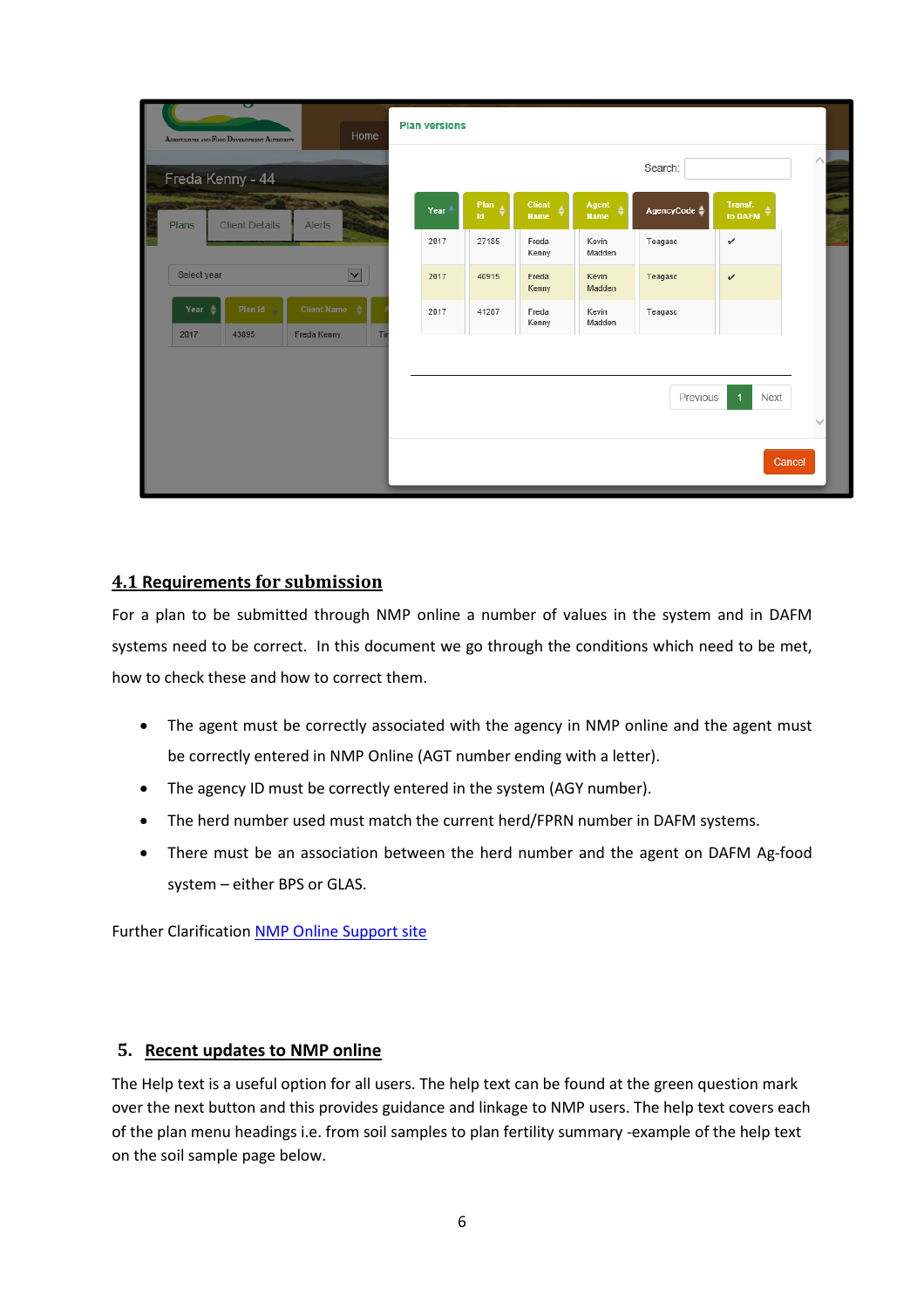| Plan - Soil Samples |         | Ð.     |
|---------------------|---------|--------|
|                     |         | Next > |
|                     | Search: |        |



- Email notification of print jobs for maps has been removed.
- Some large commonages could not be selected on the Land Setup page using the LPIS and confirm button due to overlapping boundaries on the database. This has now been rectified.
- There are still isolated commonages where the DAFM LPIS layer isn't appearing due to lack of LPIS boundary information from DAFM (Tawnawully Mountain Donegal).

#### **6. Transfer of plans from Agency to Agency**

Below outlines the steps necessary to transfer plans from one agency to another.

- Go into the plan you wish to transfer
- Select at the top "**Send to Another agency**"
- A list of agencies will appear, below this enter the **agent**. Select the **agency** from the list that you wish to send the plan to and the **advisors name** at the bottom.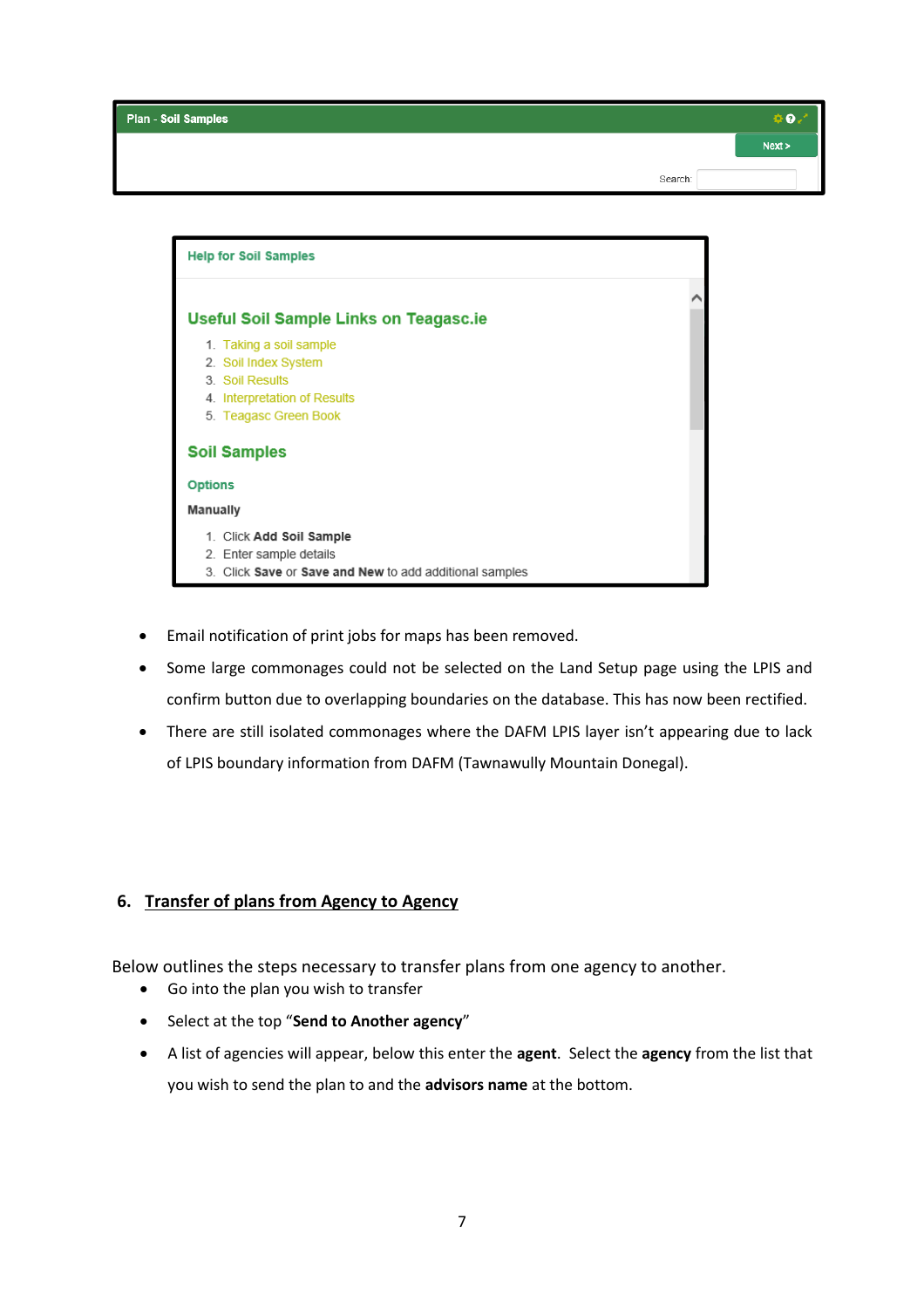| cagasc<br>Home<br>AGESCULTURE AND FOOD DEVELOPMENT AUTHORITY<br>1654 - 2016 - Kilkenny - Sean Wh | nmpbak.teagasc.ie says:<br>Move plai | Plan transfer request was correctly submitted. | $\times$<br>OK                | Map Vlewer | Re                                                |
|--------------------------------------------------------------------------------------------------|--------------------------------------|------------------------------------------------|-------------------------------|------------|---------------------------------------------------|
| Derogation                                                                                       | <b>Agency Id</b>                     | <b>Agency Code</b>                             |                               |            |                                                   |
|                                                                                                  | 6                                    | Hackett Agri                                   |                               |            |                                                   |
|                                                                                                  | $\overline{7}$                       | <b>DAFM</b>                                    |                               |            |                                                   |
| <b>Plan - Soil Samples</b>                                                                       | 8                                    | Dempsey Agri                                   |                               |            |                                                   |
|                                                                                                  | 9                                    | Tennyson Agri                                  |                               |            | <b>Plan Menu</b>                                  |
|                                                                                                  | 10                                   | <b>ITCA</b>                                    |                               | Next >     | Soil Sample<br><b>Land Setup</b>                  |
|                                                                                                  | 11                                   | frs network<br>Previous                        | $\overline{2}$<br><b>Next</b> |            | Livestock<br>Animal Nu<br>Organic fe<br>Org N&P S |
|                                                                                                  |                                      |                                                |                               |            | Concentrate                                       |
|                                                                                                  | Insert destination agent name:       |                                                |                               |            | Winter Housi                                      |
| Sample<br>Sample $\triangleq$<br>Sample                                                          | leoncoe                              |                                                |                               | $\cdot$    | Manure Stora                                      |

Back to home screen and select "**Plans Transferred**" and click "**Approved**"

| er et al. | My Clients                   |                                | Plans Assigned to Me          | <b>Plans Transfered</b> | <b>Plans Received</b> |                               | Alerts                     |         |  |
|-----------|------------------------------|--------------------------------|-------------------------------|-------------------------|-----------------------|-------------------------------|----------------------------|---------|--|
|           | Select year                  |                                |                               |                         |                       |                               | Search:                    |         |  |
|           | Year $\overline{\mathbf{v}}$ | Plan<br><b>TO</b><br><b>Id</b> | <b>Client Name</b>            | Agent<br><b>Name</b>    | AgencyCode ▼          | Plan<br>٠<br><b>Submitted</b> | Record<br><b>Submitted</b> |         |  |
|           | 2016                         | 1654                           | Sean Whyte                    | Leon Coe                | Teagasc               |                               |                            | Approve |  |
|           | 2018                         | 287                            | Frank and Edward<br>Treacy024 | Louis Kilcoyne          | Teagasc               |                               |                            | Approve |  |

 Go to "Plans Received" and click "Assign agent" and find the agent you wish to assign the plan to. Click the agent you want and press Cancel.

| My Clients     |                  | Plans Assigned to Me | <b>Plans Transfered</b> |         | <b>Plans Received</b>   |                          |                            | Alerts |              |  |
|----------------|------------------|----------------------|-------------------------|---------|-------------------------|--------------------------|----------------------------|--------|--------------|--|
| Select year    |                  |                      |                         |         |                         |                          | Search:                    |        |              |  |
| Year $\bar{v}$ | Plan<br>v<br>Id. | <b>Client Name</b>   | Agent<br><b>Name</b>    |         | AgencyCode <sup>▼</sup> | Plan<br><b>Submitted</b> | Record<br><b>Submitted</b> |        |              |  |
| 2016           | 5592             | John Armitage        | leon coe                | Teagasc |                         |                          |                            |        | Assign agent |  |

Click on my Clients -> Click on "Add Client" then input the client details and click Save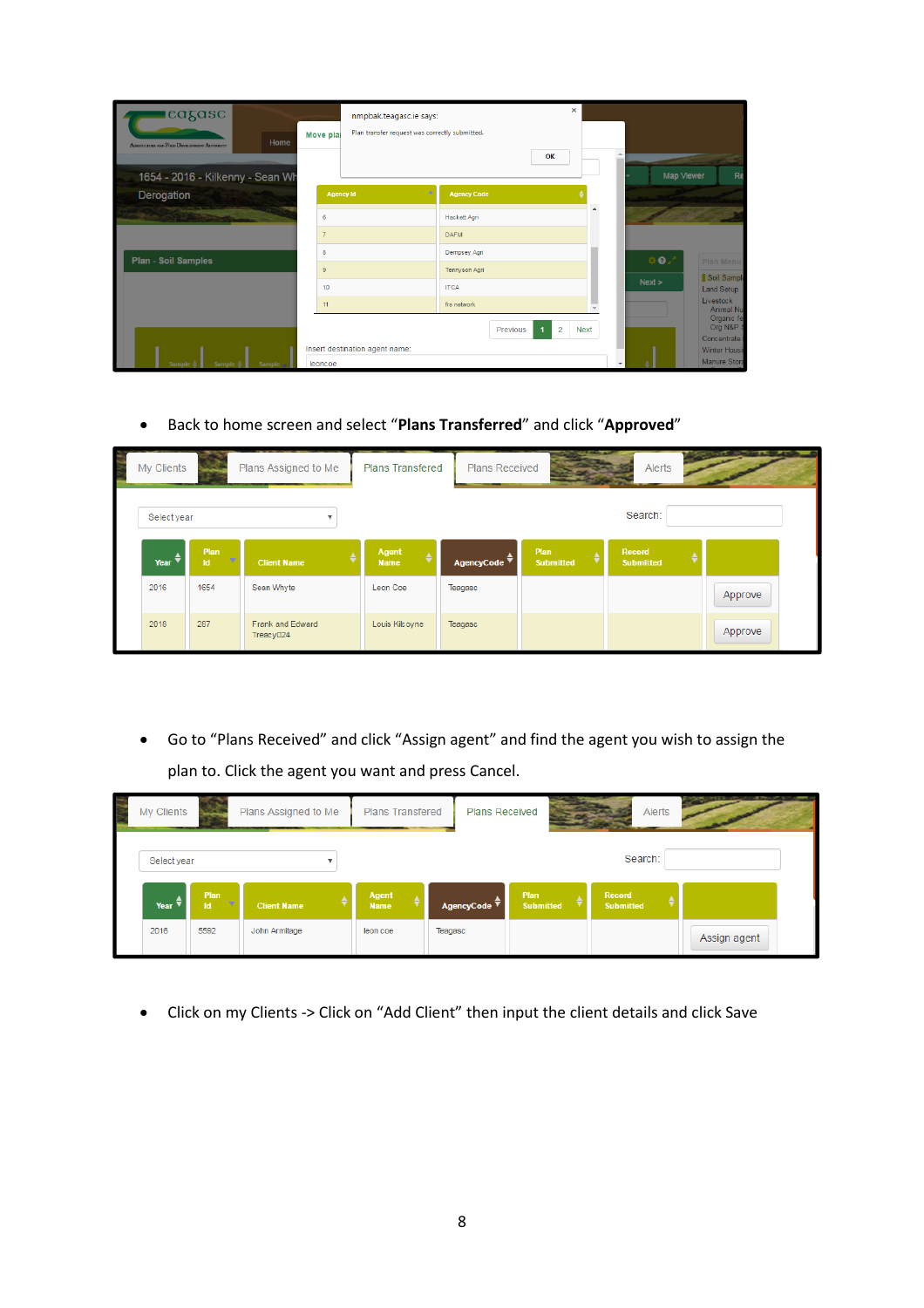| Home<br>AGRICULTURE AND FOOD DEVELOPMENT AUTHORITY                                      | <b>Add New Client</b>                        |                       |        |                                                                                                                                            |
|-----------------------------------------------------------------------------------------|----------------------------------------------|-----------------------|--------|--------------------------------------------------------------------------------------------------------------------------------------------|
| <b>Agri Planning Services</b><br><b>CONTINUES</b><br>My Clients<br>Plans Assigned to Me | <b>Name</b><br><b>Address</b><br>County      | $\checkmark$          |        | <b>Alerts</b>                                                                                                                              |
|                                                                                         | <b>Herd Number</b><br><b>Farm Company Id</b> |                       |        | Livestock<br>Land                                                                                                                          |
| <b>Clients</b><br>$\overline{\mathbf{v}}$<br>My Clients (with plans)                    | <b>Farm Company</b>                          |                       |        | Soil Sample                                                                                                                                |
| <b>Herd Number</b><br>Name                                                              | <b>Client Number</b><br>Landline             | Has an active         |        | https://www.teagasc.ie/envir                                                                                                               |
| <b>Add Client</b><br><b>Export List</b>                                                 | <b>Mobile</b>                                | contract              | $\sim$ | <b>To Search Clients</b><br>1. Under Clients, selec<br><b>Clients/Agency Clien</b><br>2. Option to select for I<br>3. Option to Search for |
|                                                                                         |                                              | Cancel<br><b>Save</b> |        | name/herd number<br>4. If My Clients selecte<br>assigned to me sear                                                                        |

 Go to 'plans assigned to me' -> Click on "Assign Client" Select the client in the list. Transfer is now fully completed.

## **7. Land setup Page Crop Type and N Index**

See screen shot below which shows "First Crop/Crop 1 and Crop2". For grassland crops there will only be crop 1 unless there is winter cereal sown after the grass crop. See screen shot below of where crop 2 would be used in a tillage rotation. NMP online and the Nitrates Directive will allow double cropping and associated N and P allowances.

- As a guide do not put two grassland crops as crop 1 and crop 2
- Crop 2 can be used for winter crop sown after a spring crop or a winter crop receiving N and P slits in spring
- Crop 2 to be used for catch crops for GLAS and non-GLAS

| <b>A</b><br><b>Name</b> | ٠<br><b>Townland</b> | <b>Gross Area(Ha)</b> | Ref. Area(Ha) | <b>Mapped Area(Ha)</b> | Soil<br><b>Samples</b><br>Ids | First<br>٠<br>Crop                    | Crop $\triangleq$<br>$\overline{2}$ |
|-------------------------|----------------------|-----------------------|---------------|------------------------|-------------------------------|---------------------------------------|-------------------------------------|
| $\mathbf{1}$            |                      | 5.0                   | 5.0           | 3.3                    | $1(2012)$ ,                   | GLAS<br>Breeding<br>Wader &<br>Curlew |                                     |
| 10                      |                      | 4.8                   | 4.8           | 4.8                    | 6(2015),                      | Winter<br>Oilseed<br>Rape             | Winter<br>Wheat<br>(Feed)           |
| 11                      |                      | 5.9                   | 5.9           | 5.9                    | 6(2015),                      | Winter<br>Wheat<br>(Feed)             | Winter<br>Oats                      |
| 1A                      | Ballybofey           | 10.0                  | 0.5           | 10.0                   |                               | <b>GLAS</b><br>Commonage              |                                     |
| $\overline{2}$          |                      | 7.5                   | 7.5           | 3.3                    | $2(2015)$ ,                   | <b>GLAS LIPP</b>                      |                                     |